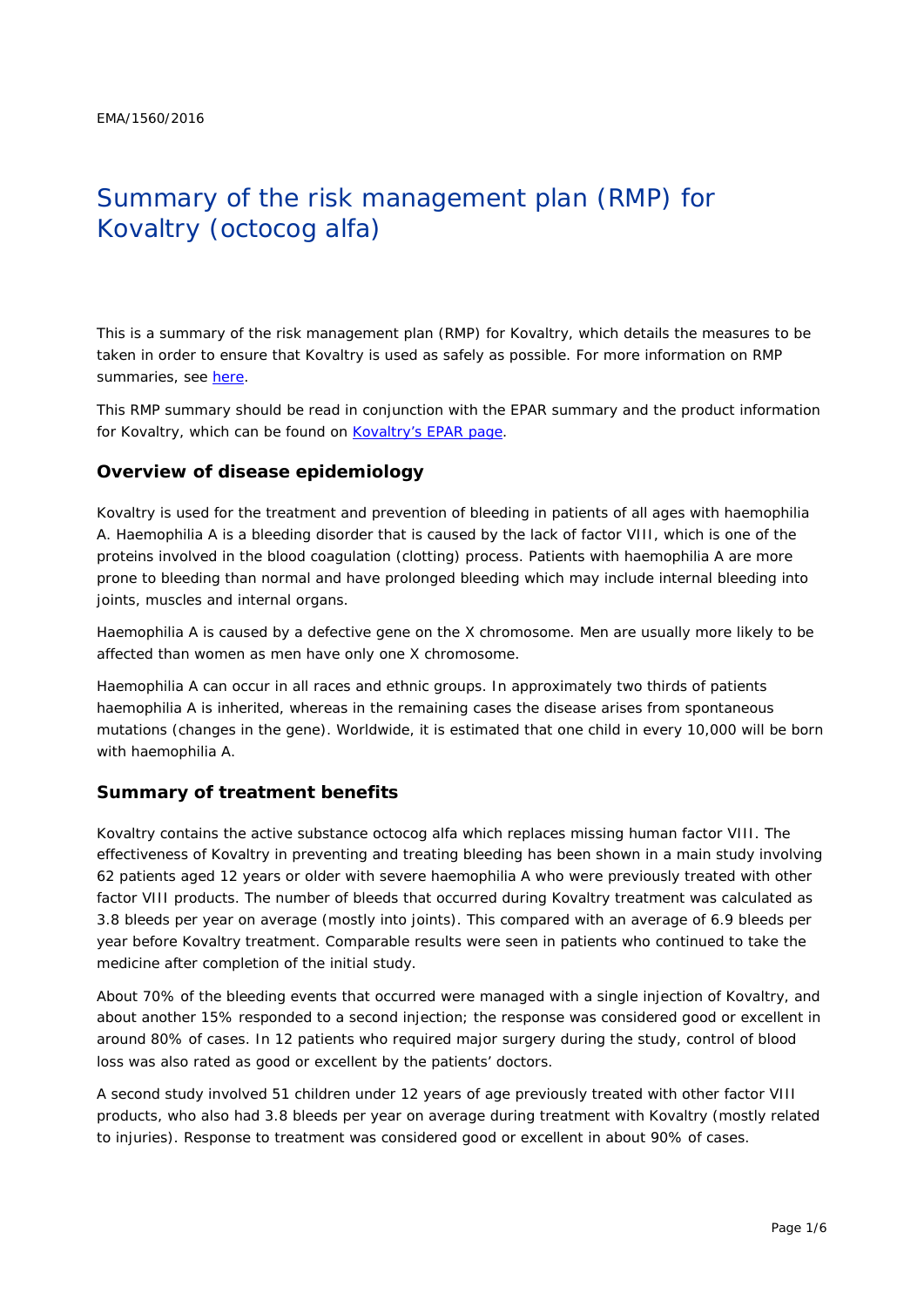Data from a supportive study also confirmed the benefits of preventative treatment with Kovaltry in reducing the number of bleed..

# **Unknowns relating to treatment benefits**

The clinical studies of Kovaltry did not include women, elderly patients or patients with mild or moderate haemophilia A. There is no evidence to suggest that Kovaltry would work differently in such patients.

# **Summary of safety concerns**

## *Important identified risks*

| <b>Risk</b>                                                                                                                | What is known                                                                                                                                                                                                                                                                                                                                                                                                                                                                                                                                                                                                                                                                                                                                                                                                                                                                                                    | Preventability                                                                                                                                                                                                                                                                                                                                                                                                                                                                                                                          |  |  |
|----------------------------------------------------------------------------------------------------------------------------|------------------------------------------------------------------------------------------------------------------------------------------------------------------------------------------------------------------------------------------------------------------------------------------------------------------------------------------------------------------------------------------------------------------------------------------------------------------------------------------------------------------------------------------------------------------------------------------------------------------------------------------------------------------------------------------------------------------------------------------------------------------------------------------------------------------------------------------------------------------------------------------------------------------|-----------------------------------------------------------------------------------------------------------------------------------------------------------------------------------------------------------------------------------------------------------------------------------------------------------------------------------------------------------------------------------------------------------------------------------------------------------------------------------------------------------------------------------------|--|--|
| Development of<br>antibodies to<br>the medicine<br>that reduce the<br>action of factor<br>VIII (factor VIII<br>inhibitors) | The formation of neutralising antibodies<br>(inhibitors) to factor VIII by the immune<br>system (the body's natural defences) is a<br>known complication in the management<br>of individuals with haemophilia A. If such<br>inhibitors develop the medicine may not<br>work properly to control bleeding. The<br>level of inhibitors is measured using a<br>blood test. The risk of developing<br>inhibitors is related to how much factor<br>VIII has already been given and to<br>genetic factors. It is highest within the<br>first 20 days of exposure to (treatment<br>with) factor VIII, although inhibitors may<br>rarely develop after more than 100 days<br>of exposure. Cases of recurrence of<br>inhibitors have also been seen after<br>switching from one factor VIII product to<br>another in patients with a history of<br>inhibitor development and more than<br>100 days of previous treatment. | Patients should be carefully monitored<br>for the development of inhibitors by<br>appropriate clinical observations and<br>laboratory tests. In the presence of an<br>inhibitor, the doses of Kovaltry must be<br>adjusted by the doctor according to<br>clinical response and monitoring of<br>plasma factor VIII activity. Other forms<br>of treatment may need to be considered<br>in patients with high levels of inhibitors.                                                                                                       |  |  |
| Hypersensitivity<br>and allergic<br>reactions                                                                              | As with any protein product given into a<br>vein, allergic-type hypersensitivity<br>reactions are possible and in some cases<br>may lead to more serious reactions such<br>as shock. In the studies to license<br>Kovaltry, allergic reactions were<br>uncommon (seen in less than 1 patient<br>in 100).<br>During studies, no patient developed<br>signs of clinically relevant reactions<br>against the trace amounts of hamster<br>protein present in the preparation.<br>However, the possibility of allergic<br>reactions to such constituents exists in                                                                                                                                                                                                                                                                                                                                                    | Patients should be made aware that the<br>occurrence of chest tightness, dizziness<br>(including when getting up from sitting<br>or lying down), hives, itchy rash<br>(urticaria), wheezing and feeling sick or<br>faint can constitute an early warning for<br>hypersensitivity and anaphylactic<br>reactions. If allergic or anaphylactic<br>reactions occur, the injection/infusion<br>should be stopped immediately and the<br>patient should contact their doctor.<br>Shock and other symptoms should be<br>treated appropriately. |  |  |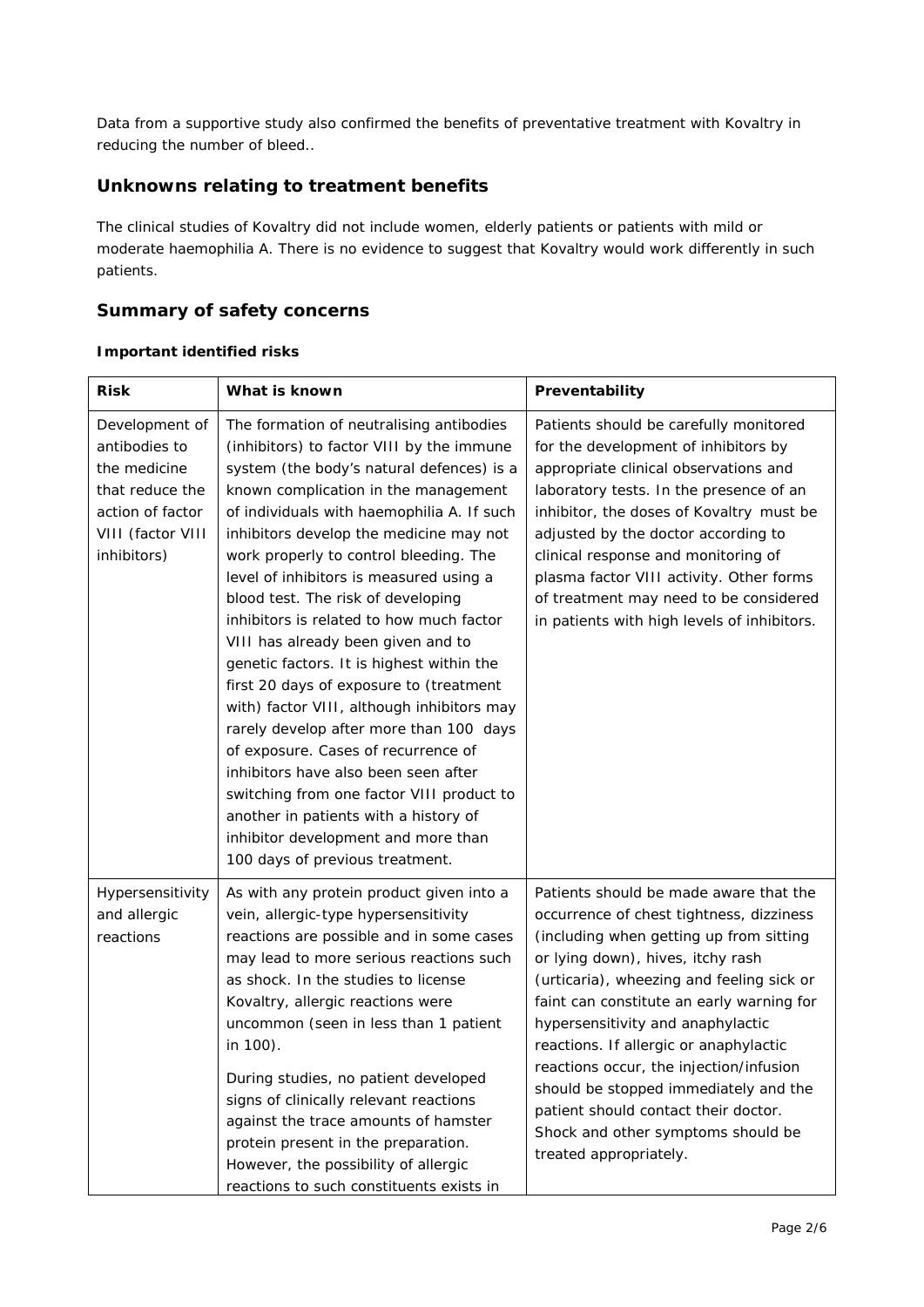| <b>Risk</b> | What is known                 | Preventability |
|-------------|-------------------------------|----------------|
|             | certain predisposed patients. |                |

# *Important potential risks*

| <b>Risk</b>                                                                                           | What is known                                                                                                                                                                                                                                                                                                                                                                                                                                                                                                                                                   |
|-------------------------------------------------------------------------------------------------------|-----------------------------------------------------------------------------------------------------------------------------------------------------------------------------------------------------------------------------------------------------------------------------------------------------------------------------------------------------------------------------------------------------------------------------------------------------------------------------------------------------------------------------------------------------------------|
| Effects on heart and<br>circulation due to<br>blood clots<br>(cardiovascular/<br>thrombogenic events) | Patients with haemophilia who also have risk factors for events such as heart<br>attacks or stroke that can be triggered by blood clots obstructing the<br>circulation are normally at lower risk of these because their blood is less likely<br>to clot. However, because Kovaltry increases the blood's clotting ability to<br>normal levels, treated patients potentially have their risk of such events<br>increased to that of similar individuals without haemophilia.<br>Consequently, patients should be evaluated for cardiovascular risk factors (for |
|                                                                                                       | example, smoking, obesity, high blood pressure and diabetes).                                                                                                                                                                                                                                                                                                                                                                                                                                                                                                   |
| Medication error/<br>product strength<br>confusion                                                    | Kovaltry is available in five different doses. Although no medication errors<br>were detected in the studies to license the medicine and measures to reduce<br>the risk of an error have been undertaken (in the product information,<br>labelling and packaging), the potential for error or confusion of product<br>strengths cannot be completely ruled out.                                                                                                                                                                                                 |

## *Missing information*

| <b>Risk</b>                                                                                 | What is known                                                                                                                                                                                                                                                                                                                                                                                                                                                                                                                       |
|---------------------------------------------------------------------------------------------|-------------------------------------------------------------------------------------------------------------------------------------------------------------------------------------------------------------------------------------------------------------------------------------------------------------------------------------------------------------------------------------------------------------------------------------------------------------------------------------------------------------------------------------|
| Risks in women.<br>including pregnant<br>and breast-feeding<br>women                        | Because haemophilia A is rare in women, experience regarding the use of<br>factor VIII products during pregnancy and breast-feeding is not available.<br>Therefore, the medicine should only be used during pregnancy and breast-<br>feeding if clearly indicated.<br>There are no fertility data available. Since Kovaltry is a form of the natural<br>human factor VIII protein, no adverse effects on fertility are expected.                                                                                                    |
| Risks in patients with<br>severely reduced liver<br>function (severe<br>hepatic impairment) | Patients with liver disorders such as hepatitis C infection and chronic hepatitis<br>were included in the studies carried out with Kovaltry. However, patients with<br>active liver disease (defined as liver enzymes more than 5 times the upper<br>limit of normal levels [ULN] in patients aged up to 12 years, and medical<br>history, liver enzymes more than 5 times the ULN, or presence of severe liver<br>disease in patients aged 12-65 years) were excluded, and data for these<br>patients are therefore not available. |
| Risks in previously<br>untreated patients                                                   | Patients given factor VIII medicines are at increased risk of developing<br>inhibitors in the first 20 days of treatment (see Development of antibodies to<br>the medicine that reduce the action of factor VIII, above). The safety and<br>efficacy of Kovaltry in previously untreated patients are under investigation in<br>an ongoing clinical study.                                                                                                                                                                          |
| Risks in elderly                                                                            | Clinical studies did not include patients aged 65 years or more. However,                                                                                                                                                                                                                                                                                                                                                                                                                                                           |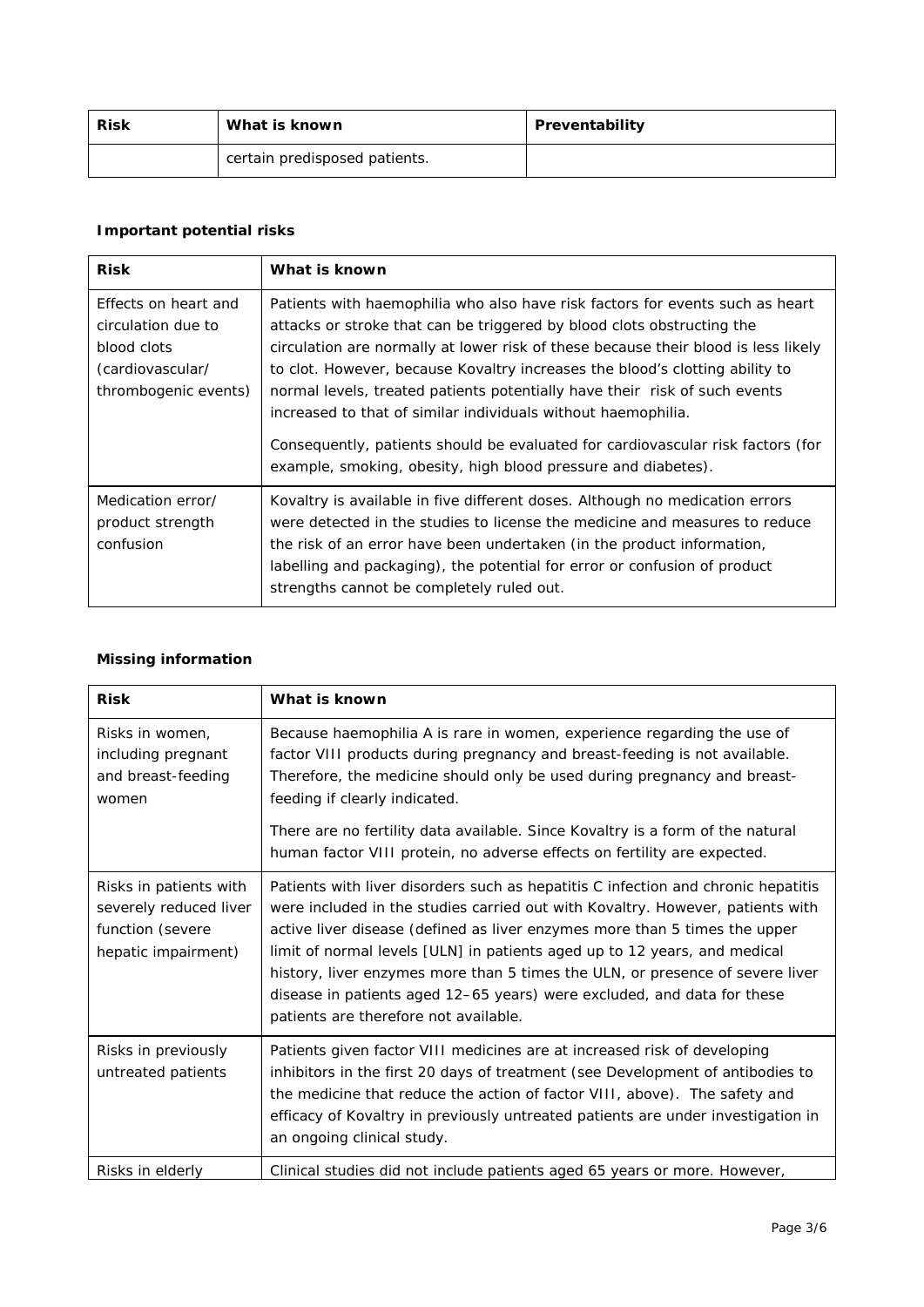| <b>Risk</b>                     | What is known                                                                                                                                                                                                                                   |
|---------------------------------|-------------------------------------------------------------------------------------------------------------------------------------------------------------------------------------------------------------------------------------------------|
| patients $> 65$ years<br>of age | clinical experience with other factor VIII medicines has not identified<br>differences between the elderly and younger patients. As with any patient<br>receiving factor VIII, doses for an elderly patient should be adjusted<br>individually. |

## **Summary of risk minimisation measures by safety concern**

All medicines have a summary of product characteristics (SmPC) which provides physicians, pharmacists and other healthcare professionals with details on how to use the medicine, and also describes the risks and recommendations for minimising them. Information for patients is available in lay language in the package leaflet. The measures listed in these documents are known as 'routine risk minimisation measures'.

The SmPC and the package leaflet are part of the medicine's product information. The product information for Kovaltry can be found on [Kovaltry's EPAR page.](http://www.ema.europa.eu/ema/index.jsp?curl=/pages/medicines/human/medicines/003825/human_med_001959.jsp)

This medicine has no additional risk minimisation measures.

# **Planned post-authorisation development plan**

| Study/activity<br>(including study<br>number) | Objectives                                                                                           | <b>Safety concerns</b><br>/efficacy issue<br>addressed                                                                                                                                       | <b>Status</b> | <b>Planned date for</b><br>submission of<br>(interim and)<br>final results |
|-----------------------------------------------|------------------------------------------------------------------------------------------------------|----------------------------------------------------------------------------------------------------------------------------------------------------------------------------------------------|---------------|----------------------------------------------------------------------------|
| 13400:<br>Leopold Kids Part<br>B              | Investigation of<br>the safety and<br>efficacy of<br>Kovaltry in<br>previously<br>untreated patients | Development of<br>factor VIII<br>inhibitors<br>Hypersensitivity<br>and allergic<br>reactions<br>Risks in previously<br>untreated patients<br>Efficacy in<br>previously<br>untreated patients | Ongoing       | 2018                                                                       |
| 13400:<br>Leopold Kids<br>extension           | Investigation of<br>long-term<br>treatment with<br>Kovaltry (at least<br>100 exposure<br>days)       | Development of<br>factor VIII<br>inhibitors<br>Hypersensitivity<br>and allergic<br>reactions                                                                                                 | Ongoing       | 2020                                                                       |

#### *List of studies in post-authorisation development plan*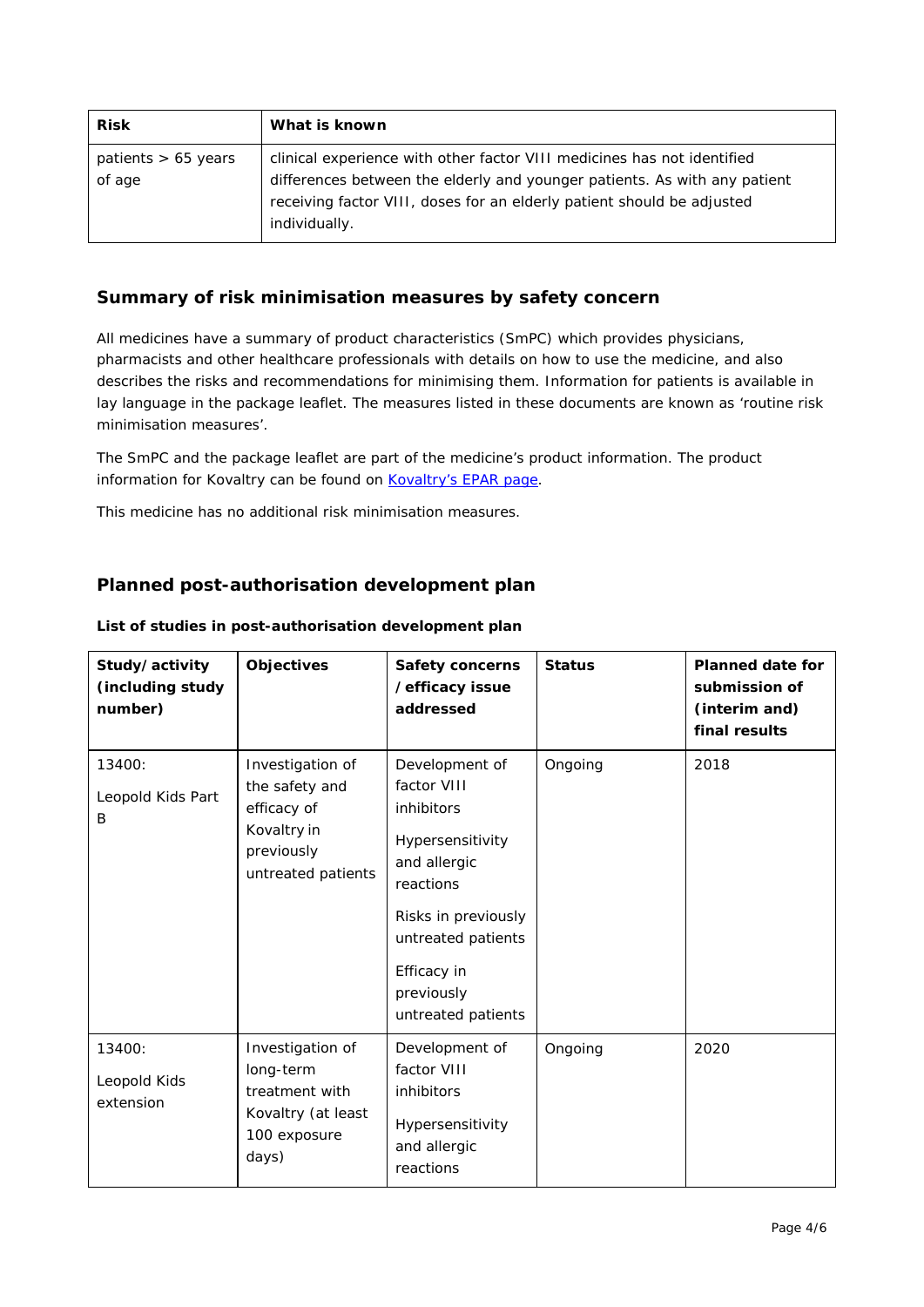| Study/activity<br>(including study<br>number)                                                                                                                                      | <b>Objectives</b>                                                                                                                                                                                                                                                                                                                                                                                                                                          | Safety concerns<br>/efficacy issue<br>addressed                                                                                                                                                                                                                                                            | <b>Status</b> | <b>Planned date for</b><br>submission of<br>(interim and)<br>final results                                                                                                                                                                                     |
|------------------------------------------------------------------------------------------------------------------------------------------------------------------------------------|------------------------------------------------------------------------------------------------------------------------------------------------------------------------------------------------------------------------------------------------------------------------------------------------------------------------------------------------------------------------------------------------------------------------------------------------------------|------------------------------------------------------------------------------------------------------------------------------------------------------------------------------------------------------------------------------------------------------------------------------------------------------------|---------------|----------------------------------------------------------------------------------------------------------------------------------------------------------------------------------------------------------------------------------------------------------------|
|                                                                                                                                                                                    |                                                                                                                                                                                                                                                                                                                                                                                                                                                            | Efficacy of long-<br>term treatment in<br>children                                                                                                                                                                                                                                                         |               |                                                                                                                                                                                                                                                                |
| 16817:<br>Leopold IV                                                                                                                                                               | Investigation of<br>the safety and<br>efficacy of<br>Kovaltry in<br>children from<br>China                                                                                                                                                                                                                                                                                                                                                                 | Development of<br>factor VIII<br>inhibitors<br>Hypersensitivity<br>and allergic<br>reactions<br>Efficacy in children<br>from China                                                                                                                                                                         | Planned       | 2021                                                                                                                                                                                                                                                           |
| 14149:<br>Evaluation of<br>cases with<br>adverse events<br>(AEs) of special<br>interest in the<br><b>EUHASS</b><br>(European<br>Haemophilia<br>Safety<br>Surveillance)<br>registry | The primary<br>objectives are:<br>to establish a<br>pharmacovigilance<br>programme to<br>monitor the safety<br>of treatments for<br>patients with<br>haemophilia<br>to develop and<br>maintain a<br>database of<br>haemophilia<br>centres in Europe<br>to establish a<br>Rapid Alert<br>System for<br>immediate<br>Europe-wide<br>notification of<br>professionals<br>treating patients<br>with haemophilia,<br>in case of<br>unexpected or<br>serious AEs | Development of<br>factor VIII<br>inhibitors<br>Hypersensitivity<br>and allergic<br>reactions<br>Cardiovascular/<br>thrombogenic<br>events<br>Risks in patients<br>with severe<br>hepatic<br>impairment<br>Risks in previously<br>untreated patients<br>Risks in elderly<br>patients $> 65$<br>years of age | Planned       | An update will be<br>provided with<br>each regular<br>review of the<br>medicine (periodic<br>benefit-risk<br>evaluation report,<br>PBRER) and as<br>soon as new<br>interim or final<br>results are<br>available to the<br>marketing<br>authorisation<br>holder |
| 15689:<br>Evaluation of<br>adverse events of                                                                                                                                       | The PedNet<br>registry includes<br>patients with<br>severe (less                                                                                                                                                                                                                                                                                                                                                                                           | Development of<br>factor VIII<br>inhibitors                                                                                                                                                                                                                                                                | Planned       | An update will be<br>provided with<br>each PBRER and<br>as soon as new                                                                                                                                                                                         |